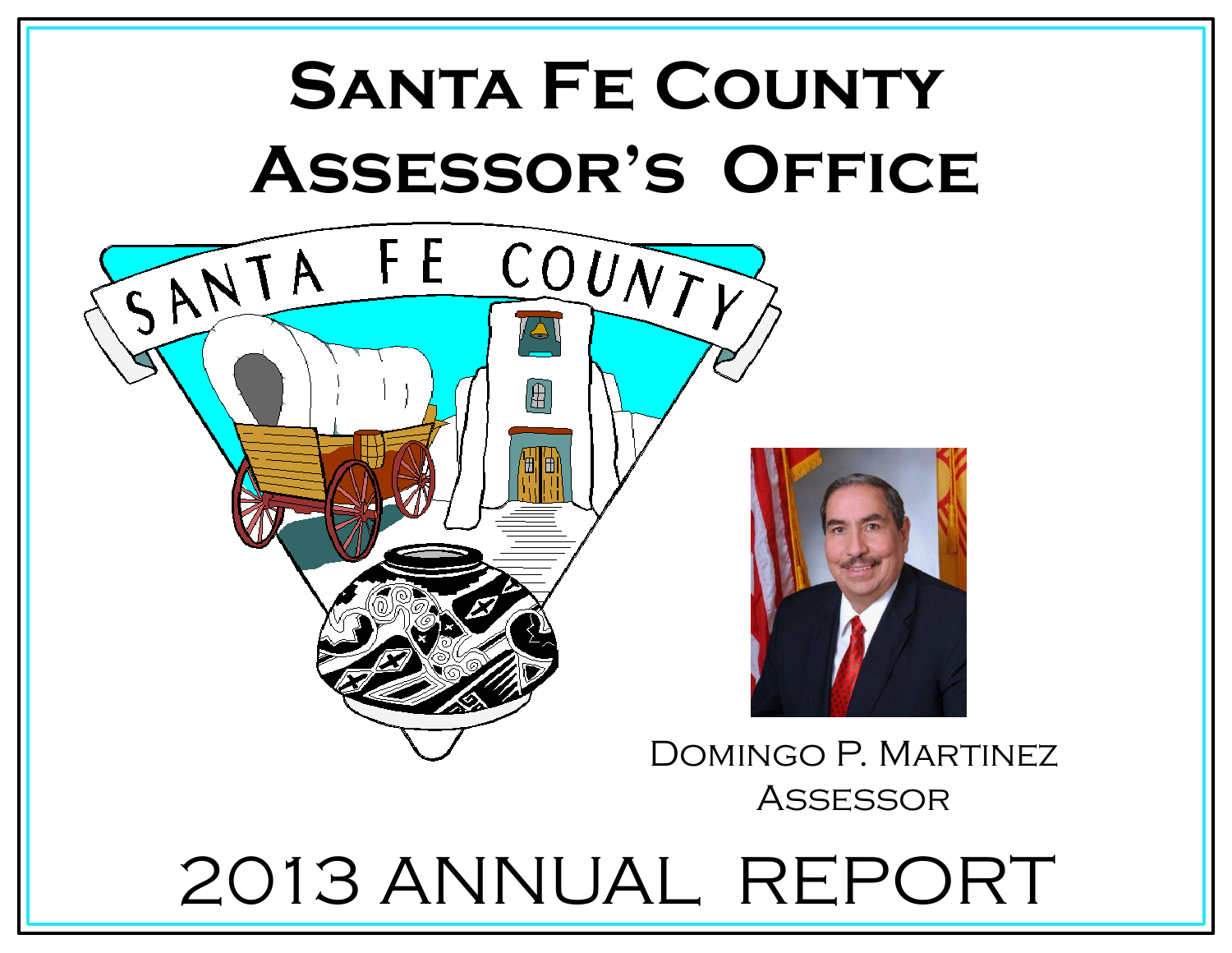|                                                | 2008            | 2009            | <b>Change</b>     | $\frac{0}{0}$<br><b>Change</b> |
|------------------------------------------------|-----------------|-----------------|-------------------|--------------------------------|
| <b>Total</b><br><b>Taxable</b><br><b>Value</b> | \$6,550,808,648 | \$6,704,619,684 | $+$ \$153,811,036 | $+2.3%$                        |
| <b>Total</b><br>Res.<br><b>Value</b>           | \$4,774,246,950 | \$5,019,708,291 | \$245,461,341     | $+5.1%$                        |
| <b>Total</b><br>Non-<br>Res.<br><b>Value</b>   | \$1,776,561,698 | \$1,684,911,393 | $-$ \$91,650,305  | $-5.2\%$                       |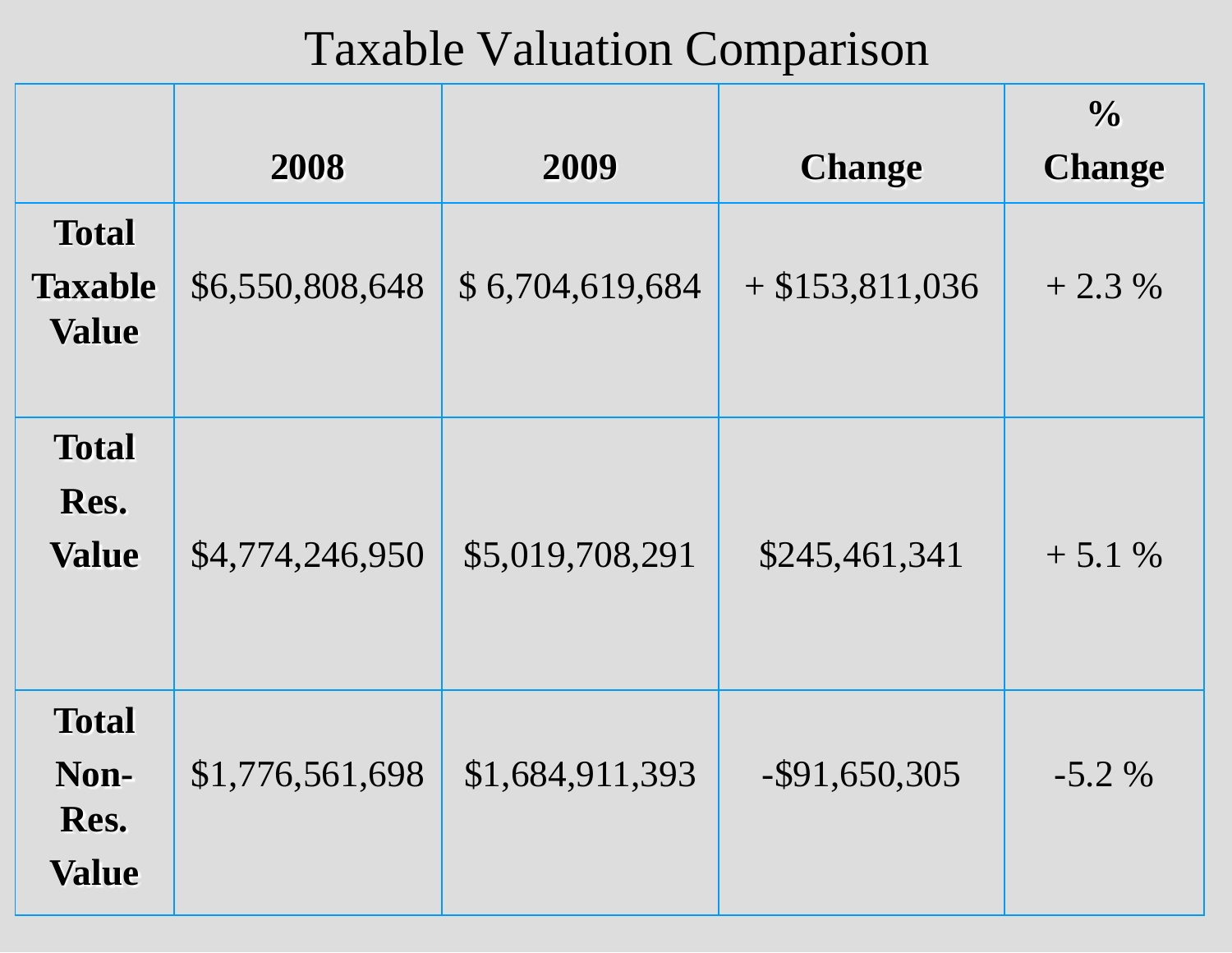|                                                | 2009            | 2010            | <b>Change</b>     | $\frac{0}{0}$<br><b>Change</b> |
|------------------------------------------------|-----------------|-----------------|-------------------|--------------------------------|
| <b>Total</b><br><b>Taxable</b><br><b>Value</b> | \$6,704,619,684 | \$6,890,742,053 | $+$ \$186,122,369 | $+2.8%$                        |
| <b>Total</b><br>Res.<br><b>Value</b>           | \$5,019,708,291 | \$5,200,890,626 | \$181,182,335     | $+3.6%$                        |
| <b>Total</b><br>Non-<br>Res.<br><b>Value</b>   | \$1,684,911,393 | \$1,689,851,427 | $+$ \$4,940,034   | $+2.9\%$                       |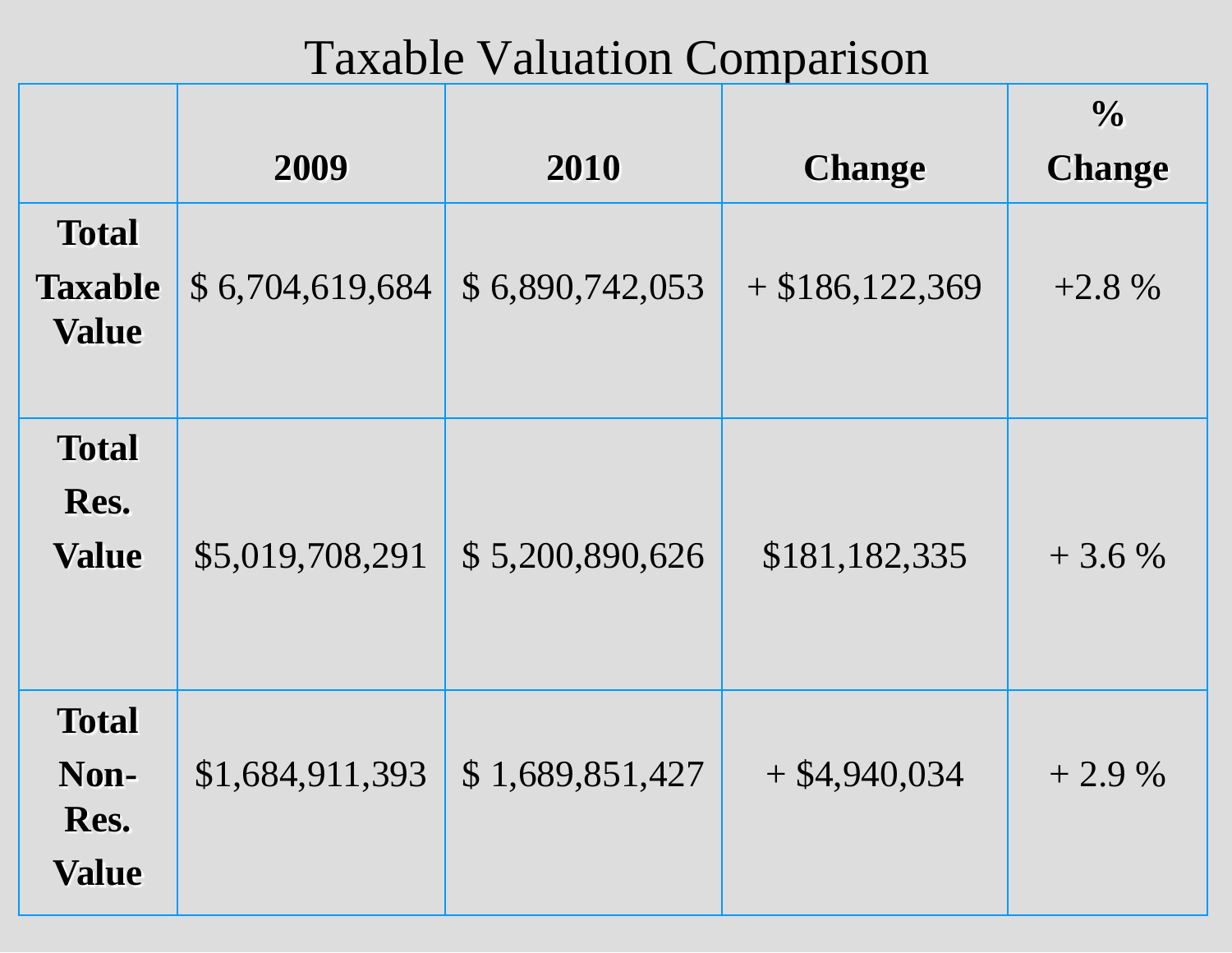|                                                |                 |                 |                   | $\frac{0}{0}$ |
|------------------------------------------------|-----------------|-----------------|-------------------|---------------|
|                                                | 2010            | 2011            | <b>Change</b>     | <b>Change</b> |
| <b>Total</b><br><b>Taxable</b><br><b>Value</b> | \$6,890,742,053 | \$6,957,915,837 | $+$ \$ 67,173,784 | $1\%$<br>$+$  |
| <b>Total</b><br>Res.<br><b>Value</b>           | \$5,200,890,626 | \$5,249,302,433 | $+$ \$48,411,807  | $+ .93\%$     |
| <b>Total</b><br>Non-<br>Res.<br><b>Value</b>   | \$1,689,851,427 | \$1,708,613,404 | $+$ \$18,761,977  | $+1.1\%$      |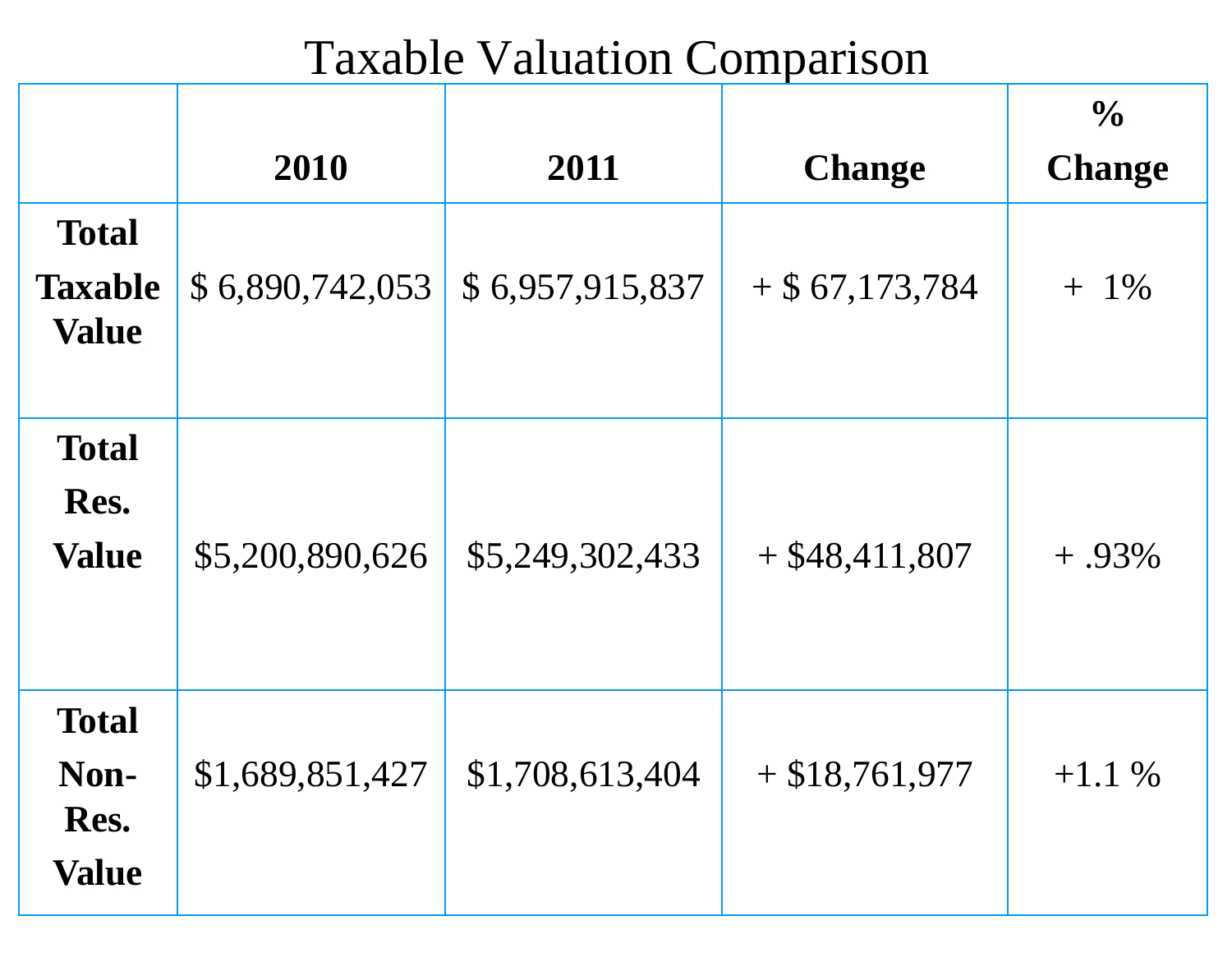|                      | <b>Tax Year</b> | <b>Tax Year</b> | \$                                                                     | $\frac{0}{0}$         |
|----------------------|-----------------|-----------------|------------------------------------------------------------------------|-----------------------|
|                      | 2011            | 2012            | <b>Change</b>                                                          | <b>Change</b>         |
| <b>Total</b>         | \$6,797,475,523 | \$6,861,149,849 | $+$ \$ 63,674,326                                                      | $+0.9\%$              |
| <b>Taxable</b>       |                 |                 | $($80,058,532$ net new)                                                |                       |
| <b>Value</b>         |                 |                 | (-\$119,178,284 valuation<br>maintenance)<br>(\$102,794,078 protested) | $\rightarrow$ (-1.8%) |
| <b>Total</b>         | \$5,217,713,499 | \$5,331,371,646 | $+$ \$ 113,658,147                                                     | $+2.2\%$              |
| Res.                 |                 |                 | \$40,469,551 net new                                                   |                       |
| <b>Value</b>         |                 |                 | \$30,482,417 val. maint<br>\$42,706,179 protested                      | $(+.60%)$             |
| <b>Total</b>         | \$1,579,762,024 | \$1,529,778,203 | $-$ \$49,983,821                                                       | $-3.2\%$              |
| Non-                 |                 |                 | \$39,588,982 net new                                                   |                       |
| Res.<br><b>Value</b> |                 |                 | -\$149,660,702 val. maint<br>\$60,087,899 protested                    | $\rightarrow$ (-9.5%) |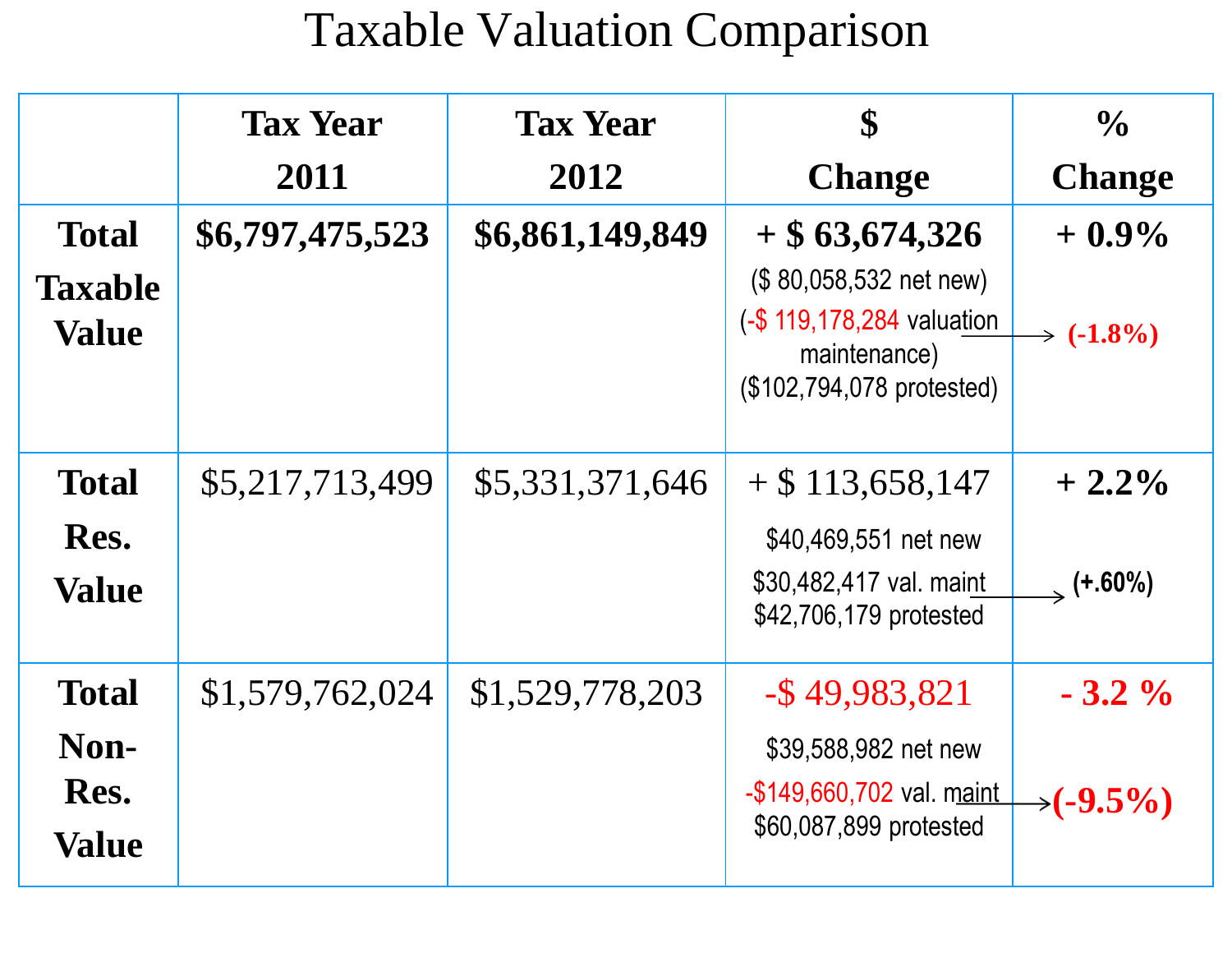|                                                | <b>Tax Year</b><br>2012 | <b>Tax Year</b><br>2013 | \$<br><b>Change</b>                        | $\frac{0}{0}$<br><b>Change</b> |
|------------------------------------------------|-------------------------|-------------------------|--------------------------------------------|--------------------------------|
| <b>Total</b><br><b>Taxable</b><br><b>Value</b> | \$6,896,495,216         | \$6,943,124,940         | $+$ \$46,629,724<br>(\$30,666,666 net new) | $+0.67\%$                      |
| <b>Total</b><br>Res.<br><b>Value</b>           | \$5,275,470,450         | \$5,278,736,608         | $+$ \$ 3,266,158                           | $+ .06\%$                      |
| <b>Total</b><br>Non-<br>Res.<br><b>Value</b>   | \$1,621,024,766         | \$1,664,388,332         | $+$ \$43,363,566                           | $+2.7\%$                       |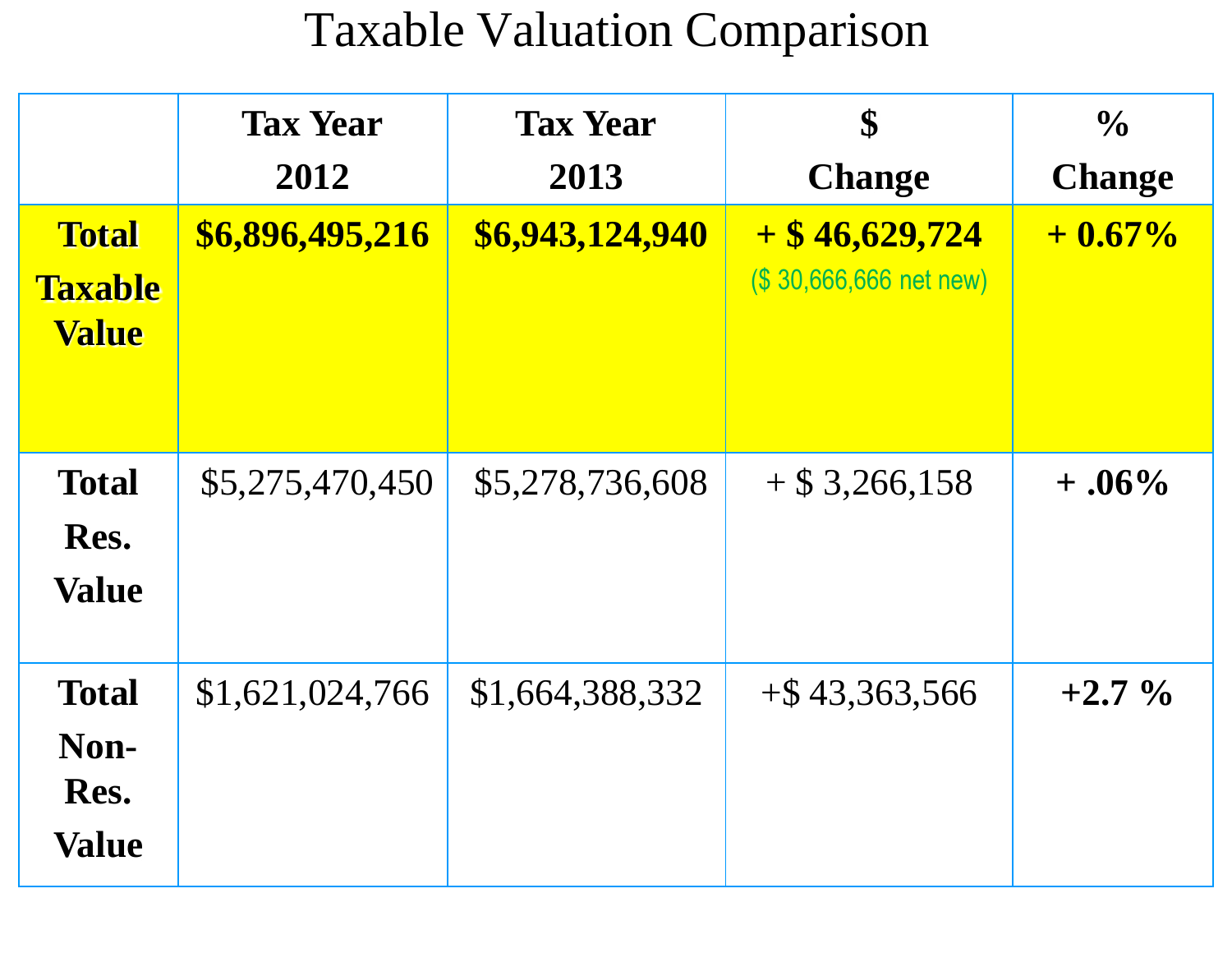

#### **Santa Fe County Taxable Value History**

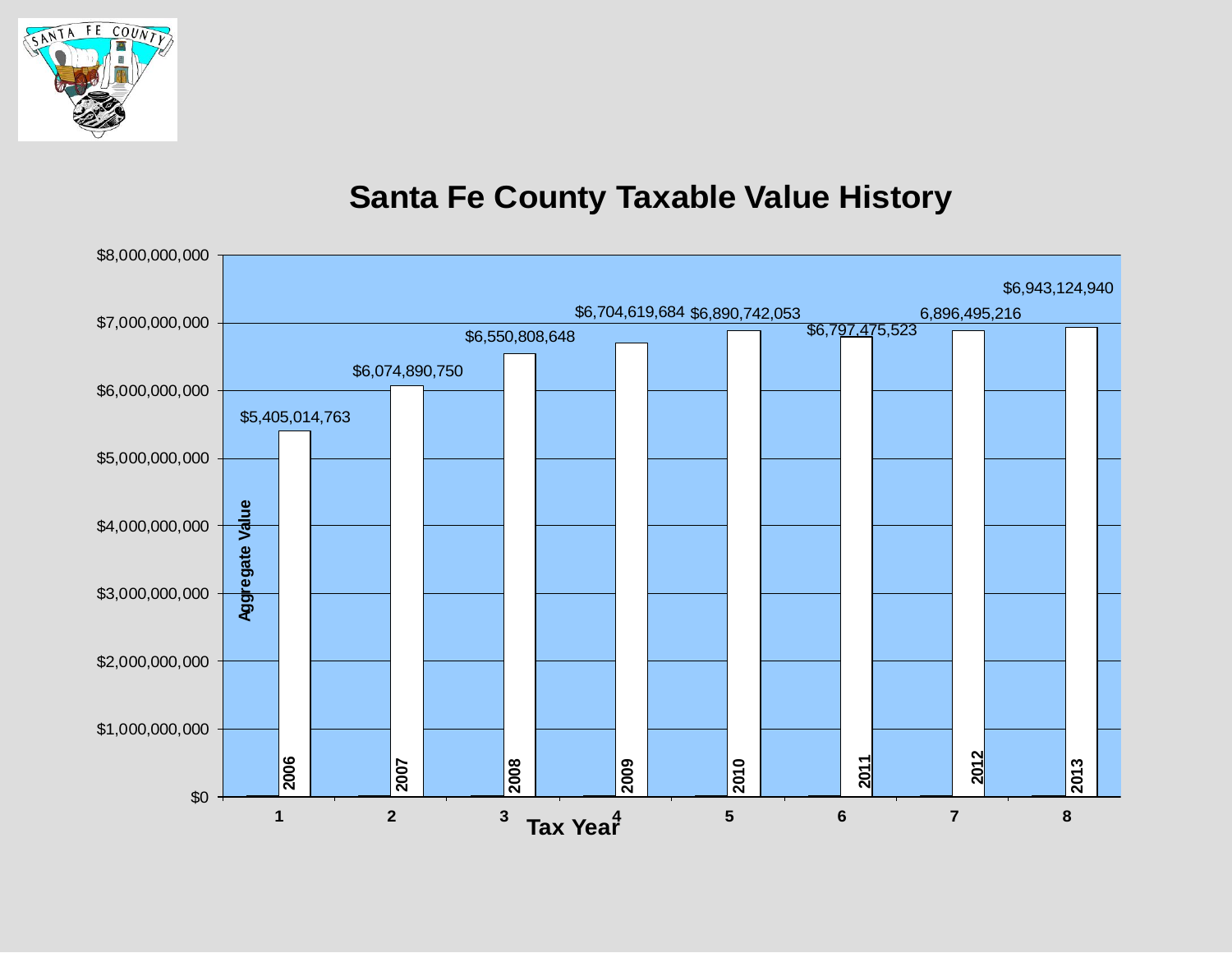

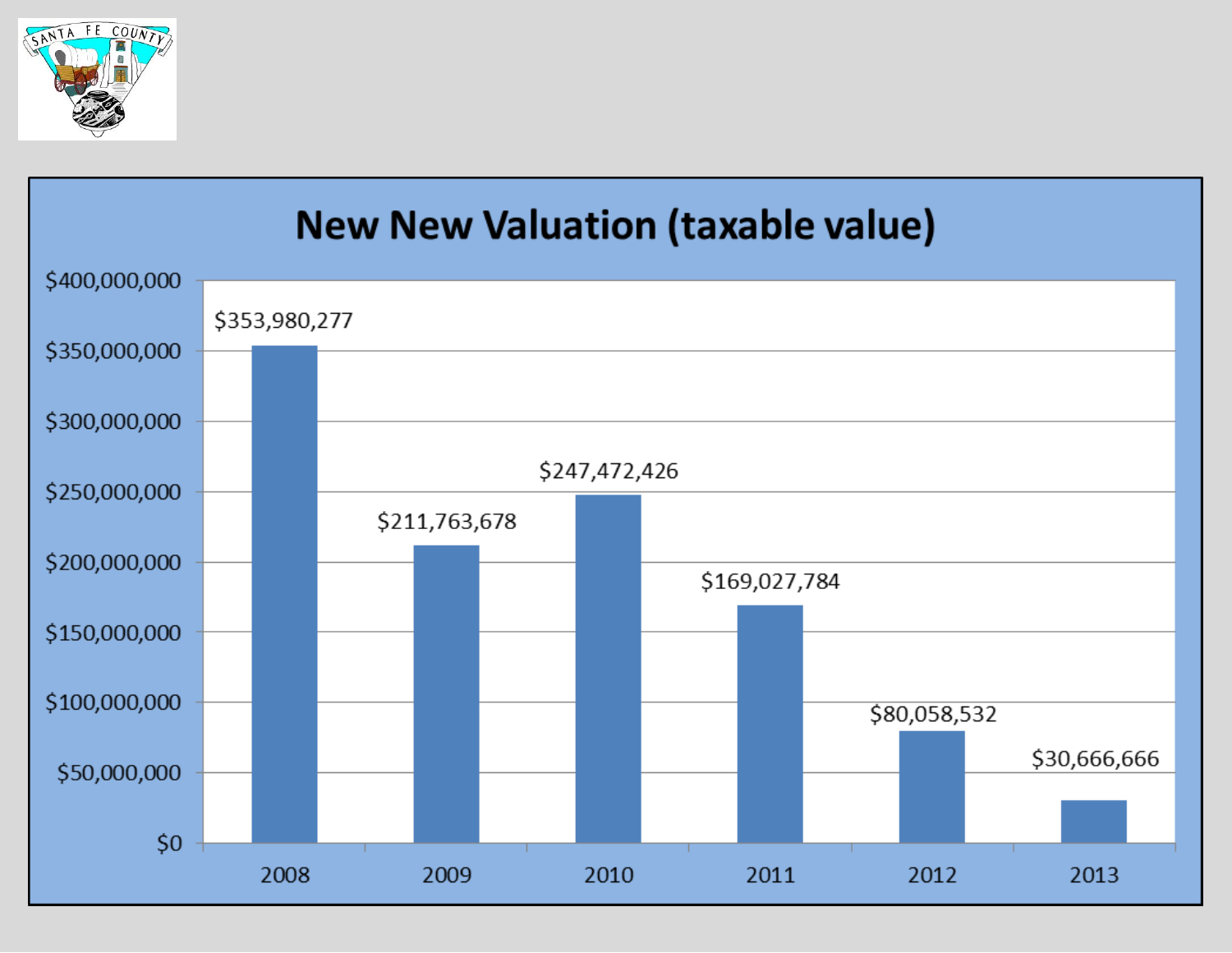

#### **2012 SALES RATIO STUDY AGGREGATE STATISTICS: 2011 sales Vs. 2012 values**

| <b>Criteria for all sales</b>                 |                                 |  |                       |                |                   |                    |            |
|-----------------------------------------------|---------------------------------|--|-----------------------|----------------|-------------------|--------------------|------------|
|                                               |                                 |  |                       |                |                   |                    |            |
| <b>Standard Deviation</b>                     |                                 |  |                       |                |                   | 33.82              |            |
| <b>Varience</b>                               |                                 |  |                       |                |                   | 11.44              |            |
| <b>Average Dev from Mean</b>                  |                                 |  |                       |                |                   | 17.21              |            |
|                                               | <b>Average Dev from Median</b>  |  |                       |                |                   |                    | 16.75      |
|                                               | <b>Coefficient of Variation</b> |  |                       |                |                   |                    | 33.27      |
| <b>Coefficient of Dispersion (Mean Ratio)</b> |                                 |  |                       |                | 16.93             |                    |            |
| <b>Weighted (Aggregate) Mean</b>              |                                 |  |                       |                | 98.90%            |                    |            |
| <b>Price Related Differential (PRD)</b>       |                                 |  |                       |                |                   | 102.81%            |            |
| <b>Mean Ratio</b>                             |                                 |  |                       | <b>Minimum</b> | 0.43%             | 101.68%            |            |
|                                               |                                 |  |                       | <b>Maximum</b> | 722.81%           |                    |            |
| <b>Sample Size</b>                            |                                 |  |                       | 1423           | <b>From</b><br>To | \$<br>$\mathbf{s}$ | 5,100,000  |
|                                               |                                 |  | <b>ALL PROPERTIES</b> |                |                   |                    |            |
|                                               |                                 |  |                       |                | <b>From</b>       |                    | January-11 |
| <b>Date Range</b><br>То                       |                                 |  |                       |                |                   | December-11        |            |
|                                               |                                 |  |                       | 1423           | <b>From</b>       | \$                 |            |
| <b>Sample Size</b>                            |                                 |  |                       |                | To                | \$                 | 5,100,000  |
| <b>Minimum</b><br><b>Median Ratio</b>         |                                 |  |                       | 0.43%          | 98.38%            |                    |            |
| <b>Maximum</b><br>722.81%                     |                                 |  |                       |                |                   |                    |            |
| <b>COD (Median Ratio) (All Properties)</b>    |                                 |  |                       |                | 17.02%            |                    |            |
| <b>Standard Deviation</b>                     |                                 |  |                       |                | 33.82%            |                    |            |